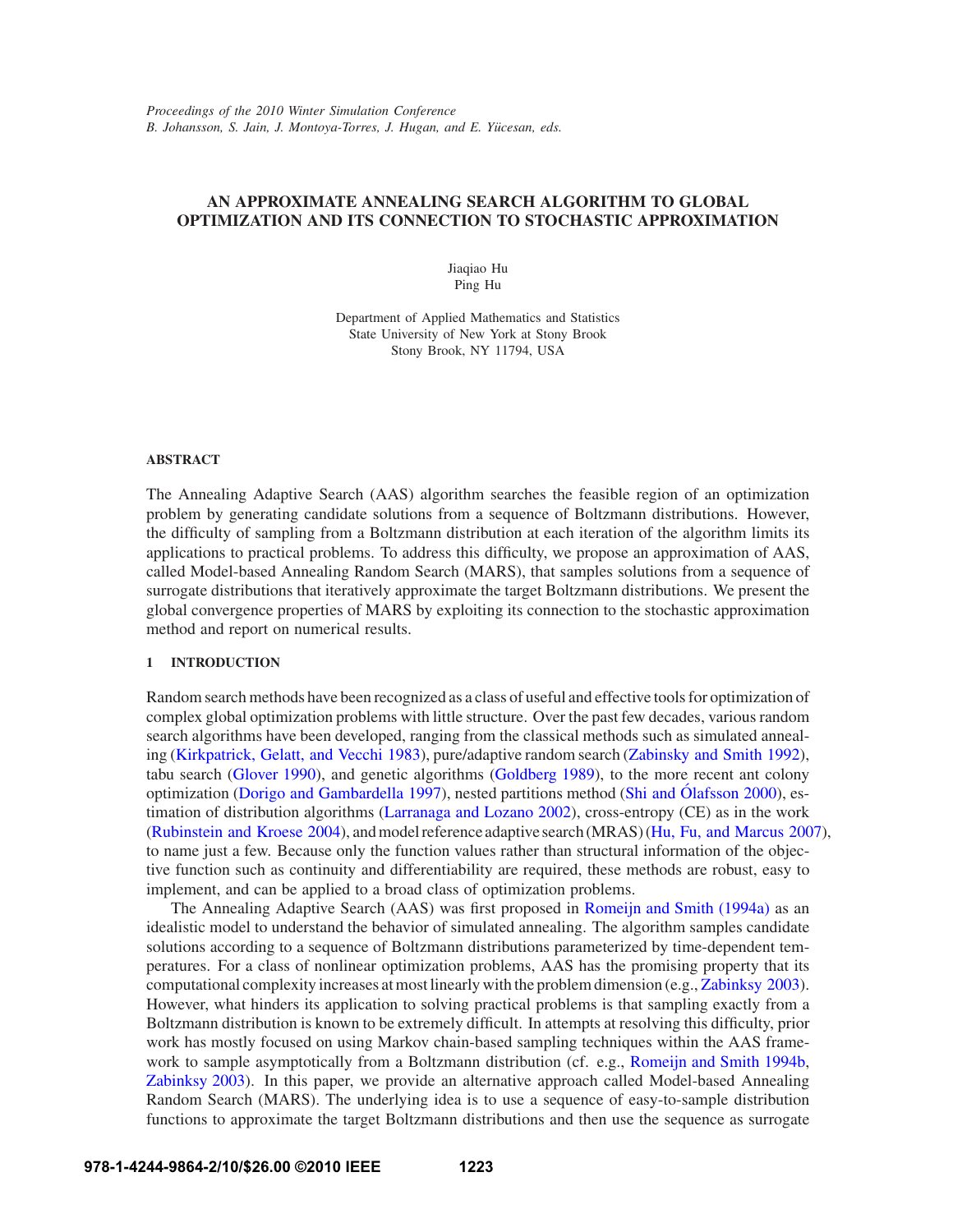distributions to generate candidate points. The approximation technique involved in MARS inherits ideas from CE and MRAS, and is carried out by minimizing the Kullback-Leibler (KL) divergence between a family of parameterized distributions and the target Boltzmann distribution. However, we note that our approach does not require the quantile estimation of the distribution of the (unknown) objective function, a critical component used in the selection step of both CE and MRAS.

We also discuss a natural connection between MARS and the well-known stochastic approximation (SA) method (cf. e.g., Robbins and Monro 1951, Kushner and Yin 1997, Spall 2003). In particular, we show that, regardless of the type of decision variables of the original problem, MARS can be equivalently formulated into the form of a generalized stochastic approximation procedure on the parameter space (of the parameterized distribution family) for solving a sequence of *time-varying stochastic* optimization problems with differentiable structures. This viewpoint, which is new to this type of random search algorithms, allows us to study the asymptotic performance of MARS for a general class of global optimization problems, both continuous and discrete combinatorial, by using existing theory and analytical tools from SA.

The outline of the paper is as follows. In Section 2, we describe the MARS algorithm and establish its connection to SA. In Section 3, we present the global convergence property of MARS, followed by an asymptotic normality result in Section 4. Preliminary numerical results are reported in Section 5 and concluding remarks are given in Section 6. Due to space limitation, most of the proofs are omitted. A more comprehensive development of the approach and additional numerical results can be found in Hu and Hu (2010).

### **2 THE MARS ALGORITHM**

We consider the global optimization problem

$$
x^* \in \arg\max_{x \in \mathbb{X}} H(x),\tag{1}
$$

where  $H : \mathbb{X} \to \mathbb{R}$  is a deterministic bounded objective function,  $\mathbb{X} \subseteq \mathbb{R}^n$  is a compact feasible region, which may either be continuous or discrete. We assume the existence of a unique global optimal solution  $x^*$  to (1); however, there could be multiple local optima.

The idealistic AAS algorithm iteratively approximates the global optimal solution *x*∗ of (1) by assuming that solutions can be sampled exactly from the Boltzmann distribution

$$
g_k(x) = \frac{e^{H(x)/T_k}}{\int_{\mathbb{X}} e^{H(x)/T_k} \mathbf{v}(dx)}\tag{2}
$$

at each iteration  $k$ , where  $T_k$  is an iteration-dependent temperature parameter and  $v$  is the Lebesgue/discrete measure on X. The idea is that as  $T_k$  decreases to a small constant  $T^* \geq 0$ , the sequence of  $\{g_k\}$ will converge to a limiting distribution *g*∗ that assigns most of its probability mass around *x*∗, so that near-optimal solutions will be sampled with higher probabilities as the search goes along. For a class of Lipschitz optimization problems, AAS is known to have several important theoretical properties, the most appealing of which is that its complexity increases at most linearly with the problem dimension (Romeijn and Smith 1994b, Zabinksy 2003). Unfortunately, the algorithm is not readily implementable to solving optimization problems, because the practical problem of sampling exactly from the Boltzmann distribution  $g_k$  is intractable in general. In the proposed MARS algorithm, we address this implementation difficulty of AAS by sampling points from a surrogate distribution that approximates *gk*. The idea is to select a family of (easy-to-sample) parameterized distributions  ${f_{\theta}, \theta \in \Theta}$  (*Θ* is the parameter space), and then project  ${g_k}$  onto the parameterized family to obtain a sequence of sampling distributions. In particular, we borrow ideas from CE and MRAS, and carry out the projection at each iteration *k* of MARS by finding an optimal parameter  $\theta_k$  that minimizes the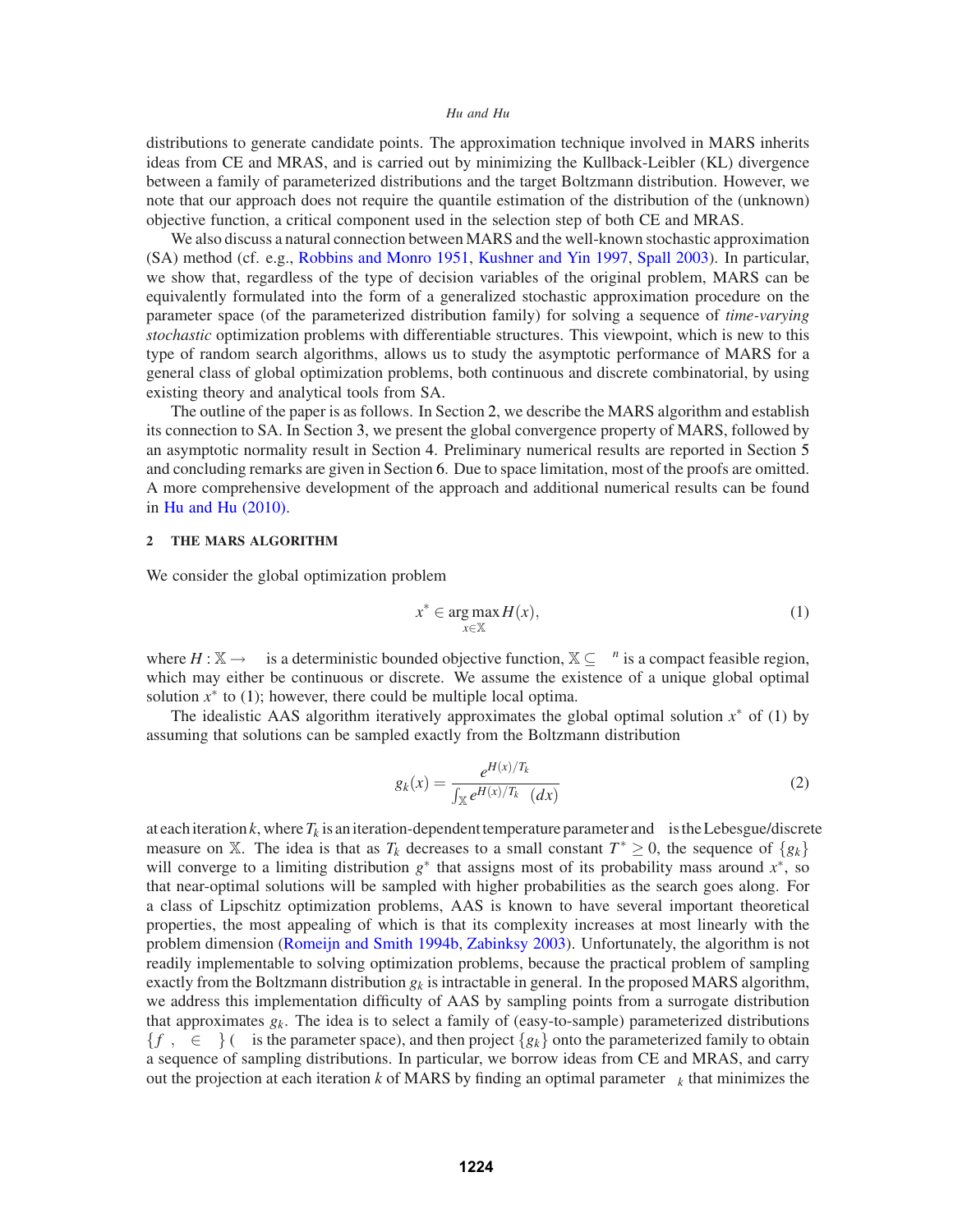KL divergence between the family  $\{f_{\theta}, \theta \in \Theta\}$  and  $g_k$ , i.e.,

$$
\theta_k = \underset{\theta \in \Theta}{\arg \min} \mathscr{D}(g_k, f_{\theta}) := \underset{\theta \in \Theta}{\arg \min} E_{g_k} \left[ \ln \frac{g_k(X)}{f_{\theta}(X)} \right],\tag{3}
$$

where *X* denotes a random vector taking values in  $X$ , and  $E_g[\cdot]$  denotes the expectation taken with respect to the density/mass function *g*; also, throughout this paper, for a distribution parameterized by  $\theta$ , we use  $E_{\theta}[\cdot]$  to represent the expectation with respect to the underlying parameterized distribution. The primary reason for adopting the KL divergence is that for the natural exponential family (NEF) of distributions (cf. e.g., Morris 1982), the optimization problem (3) can be solved analytically in closed form for an arbitrary  $g_k$ , which makes the approach very convenient to implement efficiently.

**Definition 1.** *A parameterized family of density/mass functions*  $\{f_{\theta}(\cdot), \ \theta \in \Theta \subseteq \Re^d\}$  *on* X *is said to belong to the natural exponential family (NEF) if there exist mappings*  $\Gamma(\cdot) : \mathbb{R}^n \to \mathbb{R}^d$  *and*  $K(\cdot): \mathfrak{R}^d \to \mathfrak{R}$  *such that* 

$$
f_{\theta}(x) = \exp(\theta^T \Gamma(x) - K(\theta)), \ \forall \theta \in \Theta,
$$

 $Where K(\theta) = \ln \int_{\mathbb{X}} exp(\theta^T \Gamma(x)) v(dx)$  *is called the log partition function, and*  $\Theta = \{ \theta \in \mathbb{R}^d :$  $|K(\theta)| < \infty$  *is called the natural parameter space.* 

Let  $int(\Theta)$  denote the interior of  $\Theta$ . It is well-known (e.g., Morris 1982) that the function *K*(θ) is strictly convex on *int*(Θ) with gradient  $\nabla K(\theta) = E_{\theta}[\Gamma(X)]$  and Hessian matrix Cov<sub>θ</sub> [Γ(*X*)]. Therefore, the Jacobian of the mean parameter function  $m(\theta) := E_{\theta}[\Gamma(X)]$  is strictly positive definite and invertible. From the inverse function theorem, it follows that  $m(\theta)$  is also invertible on  $int(\Theta)$ .

In MARS, instead of directly using the sequence  $\{g_k\}$  to minimize the KL-divergence in (3), we consider a general distribution sequence in the recursive form

$$
\widetilde{g}_{k+1}(x) = \alpha_k g_{k+1}(x) + (1 - \alpha_k) f_{\theta_k}(x) \quad \text{with } \alpha_k \in (0, 1] \,\,\forall \, k = 0, 1, \ldots,
$$
\n
$$
\tag{4}
$$

where each  $\tilde{g}_{k+1}$  is a mixture of the Boltzmann distribution  $g_{k+1}$  parameterized by temperature  $T_{k+1}$ (cf. (2)) and the sampling distribution  $f_{\theta_k}$  obtained at the *k*th iteration. Intuitively, such a mixture  $\widetilde{g}_{k+1}$  retains the properties of the Boltzmann distribution  $g_{k+1}$ , while on the other hand, ensures that it does not stay too far apart from the sampling distribution  $f_{\theta_k}$ .

When NEF is used to approximate the mixture distribution  $\tilde{g}_{k+1}$ , the following lemma establishes a key link between the two successive mean parameter functions.

**Lemma 1.** *If f*<sub>θ</sub> *belongs to the NEF and the new parameter*  $\theta_{k+1}$  *obtained via minimizing*  $\mathscr{D}(\widetilde{g}_{k+1}, f_{\theta})$ *satisfies*  $\theta_{k+1} \in int(\Theta)$  *for all k, then* 

$$
m(\theta_{k+1}) - m(\theta_k) = -\alpha_k \nabla_{\theta} \mathcal{D}(g_{k+1}, f_{\theta})|_{\theta = \theta_k} \quad \forall k = 0, 1, 2, .... \tag{5}
$$

*Sketch of Proof:* Since  $\theta_{k+1} \in int(\Theta)$ , it satisfies the first order necessary condition for optimality of the optimization problem min<sub> $\theta \in \Theta$ </sub>  $\mathscr{D}(\widetilde{g}_{k+1}, f_{\theta})$ . Thus, setting the gradient  $\nabla_{\theta} \mathscr{D}(\widetilde{g}_{k+1}, f_{\theta})$  to zero yields  $m(\theta_{k+1}) = E_{\theta_{k+1}}[\Gamma(X)] = E_{\tilde{g}_{k+1}}[\Gamma(X)]$ . It follows from (4) that

$$
m(\theta_{k+1}) = E_{\widetilde{g}_{k+1}}[\Gamma(X)] = \alpha_k E_{g_{k+1}}[\Gamma(X)] + (1 - \alpha_k)m(\theta_k). \tag{6}
$$

Finally, the result follows by rearranging the terms in (6) and then applying the dominated convergence theorem to switch the order of integral and derivative.  $\Box$ 

Lemma 1 shows that by minimizing the KL divergence  $\mathscr{D}(\widetilde{g}_{k+1}, f_{\theta})$ , the mean parameter function  $m(\theta_{k+1})$  of the new sampling distribution  $f_{\theta_{k+1}}$  can be viewed as an iterate generated by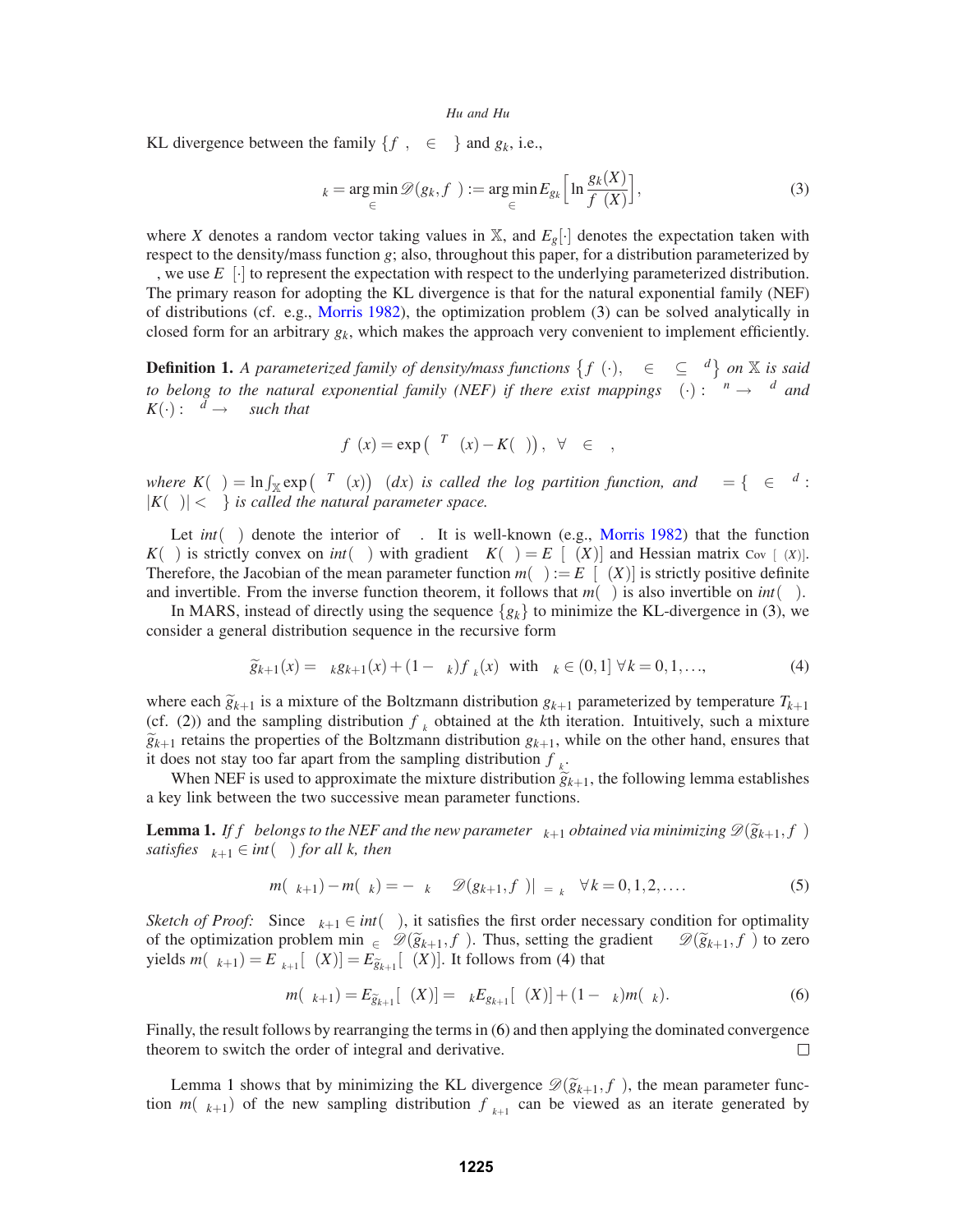a gradient descent algorithm for solving the *iteration-varying stochastic* minimization problem  $\min_{\theta \in \Theta} \mathcal{D}(g_{k+1}, f_{\theta}) = \min_{\theta \in \Theta} E_{g_{k+1}} \left[ \ln \frac{g_{k+1}(X)}{f_{\theta}(X)} \right]$  on the transformed parameter space  $\Theta$ , whose solution, as *k* goes to infinity, is an optimal parameter  $\theta^* \in int(\Theta)$  that provides the best possible approximation to the limiting Boltzmann distribution *g*∗. We remark that this observation is independent of the type of decision variables involved in the original optimization problem (1).

Note that in order to implement the above projection idea, we would still require the full information about the Boltzmann distribution  $g_{k+1}$ , which is generally unavailable unless the entire solution space X can be enumerated. Therefore, a rational approach in practice is to use only a finite number of samples generated at each iteration *k* to construct an empirical distribution  $\bar{g}_{k+1}$ , and then use  $\bar{g}_{k+1}$ to approximate  $g_{k+1}$ . This results in the following implementable version of MARS:

# **Model-based Annealing Random Search (MARS)**

- **Step 0:** Choose an initial density/mass function  $f_{\hat{\theta}_0}(x)$  on  $\mathbb{X}$ ,  $\hat{\theta}_0 \in int(\Theta)$ . Specify an annealing schedule  ${T_k}$ , a step-size sequence  $\{\alpha_k\}$ , a sample size sequence  $\{N_k\}$ , and an exploration parameter sequence  $\{\lambda_k\}$ . Set iteration counter  $k = 0$ .
- **Step 1:** Independently generate a population of  $N_k$  candidate solutions  $\Lambda_k = \{X_1, \ldots, X_{N_k}\}\$  as follows:

for  $i = 1$  to  $N_k$ 

generate a random number  $u \sim U[0,1]$ .

if  $u < \lambda_k$ , then sample a solution  $X_i$  from  $f_{\hat{\theta}_0}$ .

elseif  $u \ge \lambda_k$ , then generate a solution  $X_i$  according to  $f_{\hat{\theta}_k}$ .

endfor

**Step 2:** Compute the new parameter  $\hat{\theta}_{k+1} = \arg \min_{\theta \in \Theta} \mathcal{D}(\hat{g}_{k+1}, f_{\theta})$ , where  $\hat{g}_{k+1}$  is given in (7). **Step 3:** If a stopping rule is satisfied, then terminate; otherwise set  $k = k + 1$  and go to Step 1.

In MARS, the initial density/mass function  $f_{\hat{\theta}_0}$  can either be chosen based on prior knowledge of the underlying problem or be chosen in a way that any region in the solution space will have a positive probability of being sampled. In addition to the annealing temperature  $\{T_k\}$  and the step-size sequence  $\{\alpha_k\}$ , the algorithm requires specifications of two parameter sequences  $\{N_k\}$  and  $\{\lambda_k\}$ , where  $N_k$ specifies the number of candidate solutions to be generated at each iteration, and the exploration parameter  $\lambda_k$  allows the algorithm to explore the entire feasible region so that there is a positive probability for the algorithm to reach anywhere in X at each single iteration. At Step 2, the KL divergence is with respect to  $\hat{g}_{k+1}$ , an estimate of  $\hat{g}_{k+1}$  (cf. (4)) based on the sampled solutions in  $\Lambda_k$ , i.e.,

$$
\widehat{g}_{k+1}(x) = \alpha_k \bar{g}_{k+1}(x) + (1 - \alpha_k) f_{\hat{\theta}_k}(x), \ \ x \in \Lambda_k. \tag{7}
$$

Note that we have replaced the Boltzmann distribution  $g_{k+1}$  in (4) by an empirical distribution

$$
\bar{g}_{k+1}(x) := \frac{e^{\frac{H(x)}{T_{k+1}}}/\widehat{f}_{\hat{\theta}_k}(x)}{\sum_{x \in \Lambda_k} e^{\frac{H(x)}{T_{k+1}}}/\widehat{f}_{\hat{\theta}_k}(x)} \quad \forall x \in \Lambda_k,
$$
\n(8)

where  $f_{\hat{\theta}_k}(x) := (1 - \lambda_k) f_{\hat{\theta}_k}(x) + \lambda_k f_{\hat{\theta}_0}(x)$  is the overall density/mass function that a candidate solution will be sampled at Step 1 of MARS. Intuitively, the division by  $f_{\hat{\theta}_k}$  in  $\bar{g}_{k+1}$  is used to compensate for solutions that are unlikely to be chosen, which makes  $\bar{g}_{k+1}$  a good estimate of the Boltzmann distribution  $g_{k+1}$ .

Similar to Lemma 1, the following result shows the connection between the successive mean parameter vectors obtained in MARS.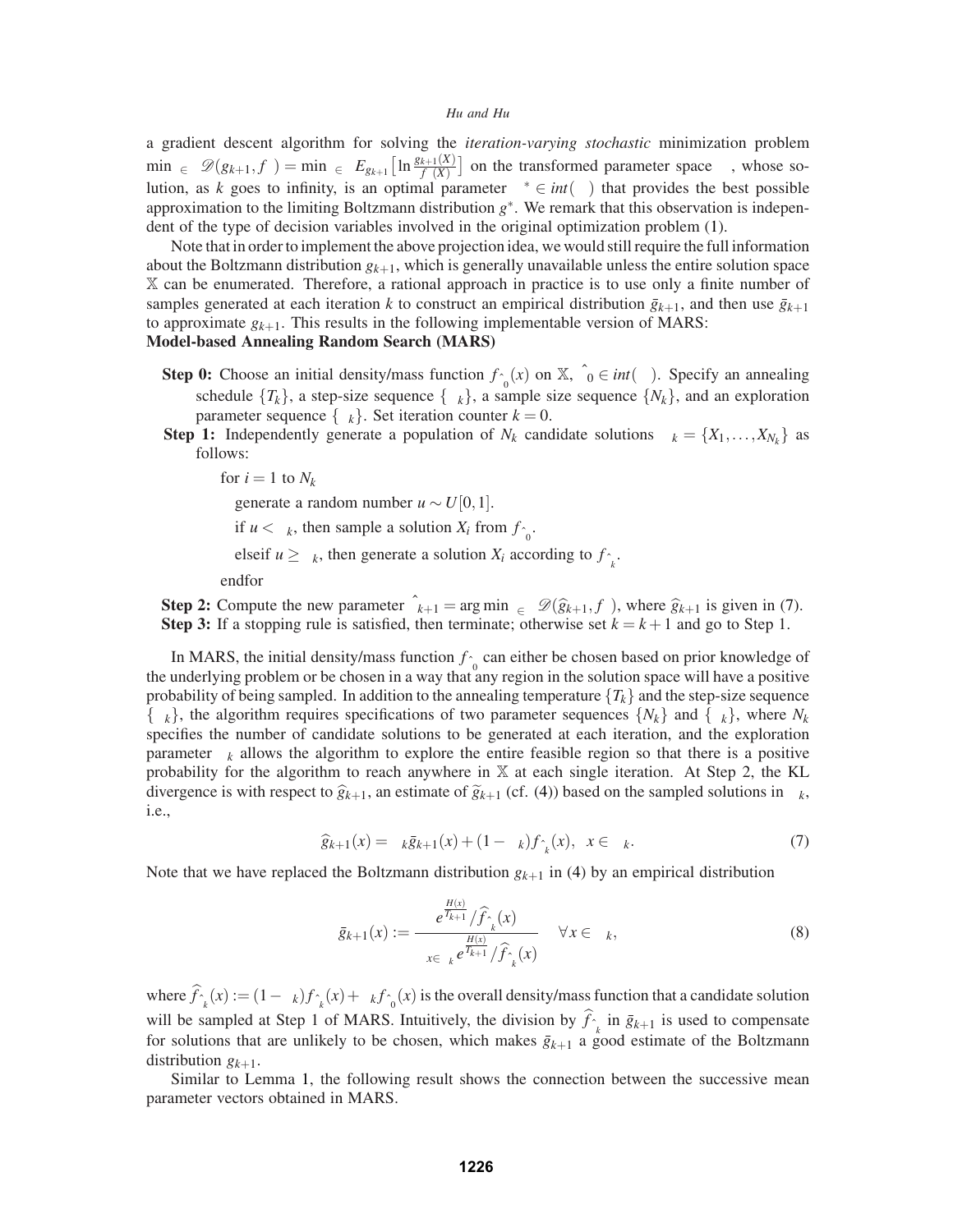**Lemma 2.** *If*  $\hat{\theta}_k \in int(\Theta) \ \forall k$ , then the mean parameter function  $m(\hat{\theta}_{k+1})$  of  $f_{\hat{\theta}_{k+1}}$  satisfies

$$
m(\hat{\theta}_{k+1}) - m(\hat{\theta}_k) = -\alpha_k \left( m(\hat{\theta}_k) - E_{\bar{g}_{k+1}}[\Gamma(X)] \right) \quad \forall k = 0, 1, 2, \dots \tag{9}
$$

*Proof.* Similar to the proof of Lemma 1.

We conclude this section by relating MARS to stochastic gradient search. Note that (9) can be rewritten as follows:

$$
m(\hat{\theta}_{k+1}) - m(\hat{\theta}_k) = -\alpha_k \Big( m(\hat{\theta}_k) - E_{g_{k+1}}[\Gamma(X)] + E_{g_{k+1}}[\Gamma(X)] - E_{\bar{g}_{k+1}}[\Gamma(X)] \Big),
$$
  
= 
$$
-\alpha_k \nabla_{\theta} \mathcal{D}(g_{k+1}, f_{\theta})|_{\theta = \hat{\theta}_k} - \alpha_k \Big( E_{g_{k+1}}[\Gamma(X)] - E_{\bar{g}_{k+1}}[\Gamma(X)] \Big).
$$
 (10)

This becomes a Robbins-Monro type stochastic approximation algorithm in terms of the true gradient and a noise term due to the approximation error between  $\bar{g}_{k+1}$  and  $g_{k+1}$ . Thus, with the help of existing tools from stochastic gradient search and stochastic approximation, the asymptotic performance analysis of MARS essentially boils down to the issue of inspecting whether the Boltzmann distribution  $g_{k+1}$  can be closely approximated by its empirical estimate  $\bar{g}_{k+1}$ .

### **3 GLOBAL CONVERGENCE OF MARS**

Since MARS is randomized, it induces a probability distribution over the set of all sampled solutions. We denote by  $P(\cdot)$  and  $E[\cdot]$  the probability and expectation taken with respect to this distribution. In the rest of the paper, probability one convergence is to be understood with respect to *P*. We also define  $\mathscr{F}_k = \sigma\{\Lambda_0, \Lambda_1, \ldots, \Lambda_{k-1}\}, k = 1, 2, \ldots$  as the sequence of increasing  $\sigma$ -fields generated by the set of all sampled solutions up to iteration  $k-1$ . We use  $\widehat{P}_{\hat{\theta}_k}(\cdot | \mathscr{F}_k)$  and  $\widehat{E}_{\hat{\theta}_k}[\cdot | \mathscr{F}_k]$  to denote the conditional probability and expectation taken with respect to  $f_{\hat{\theta}_k}$ .

To present the main convergence result, we make the following assumptions, where Assumptions A1 and A2 are mild regularity conditions on the objective function, whereas A3−A5 are conditions on the input parameters.

## **Assumptions:**

- **A1.** *For any constant*  $\varepsilon < H(x^*)$ *, the set*  $\{x \in \mathbb{X} : H(x) \ge \varepsilon\}$  *has a strictly positive Lebesgue or discrete measure.*
- **A2.** *For any*  $\delta > 0$ *,*  $\sup_{x \in A_{\delta}} H(x) < H(x^*)$ *, where*  $A_{\delta} := \{x \in \mathbb{X} : ||x x^*|| \ge \delta\}$ *.*<br>**A3.** *The mapping*  $\Gamma(x)$  *given in Definition 1 is bounded on X. Moreover, for c*
- *The mapping*  $\Gamma(x)$  *given in Definition 1 is bounded on* X*. Moreover, for any*  $\xi > 0$ *, there exists*  $\delta > 0$  *such that*  $\|\Gamma(x) - \Gamma(x^*)\| \leq \xi$  *whenever*  $\|x - x^*\| \leq \delta$ *.*
- **A4.** *The step-size sequence*  $\{\alpha_k\}$  *satisfies*  $\alpha_k > 0 \ \forall k$ ,  $\sum_{k=0}^{\infty} \alpha_k = \infty$ , and  $\sum_{k=0}^{\infty} \alpha_k^2 < \infty$ .

**A5.** *(a) The annealing schedule*  ${T_k}$  *satisfies*  ${T_k} > 0 \forall k$  *and*  ${T_k} \rightarrow {T^*} \ge 0$  *as*  $k \rightarrow \infty$ ; *(b)* The exploration parameter sequence  $\{\lambda_k\}$  satisfies  $\lambda_k > 0 \ \forall k$  and  $\lambda_k \to \lambda^* \in [0,1)$  as  $k \rightarrow \infty$ ;

(c) Moreover, 
$$
\frac{e^{2H^*/T_k}}{N_k\lambda_k} \to 0
$$
 as  $k \to \infty$ , where  $H^* = H(x^*)$ .

We have the following convergence theorem for MARS.

**Theorem 3.** *If Assumptions A1 to A5 hold and*  $\hat{\theta}_k \in int(\Theta) \ \forall k$ , then

$$
m(\hat{\theta}_k) \to E_{g^*}[\Gamma(X)] \text{ as } k \to \infty \text{ w.p.1,}
$$

*where the limit is taken component-wise and g*∗ *is the limiting Boltzmann distribution parameterized by*  $T^*$  ≥ 0*.* 

 $\Box$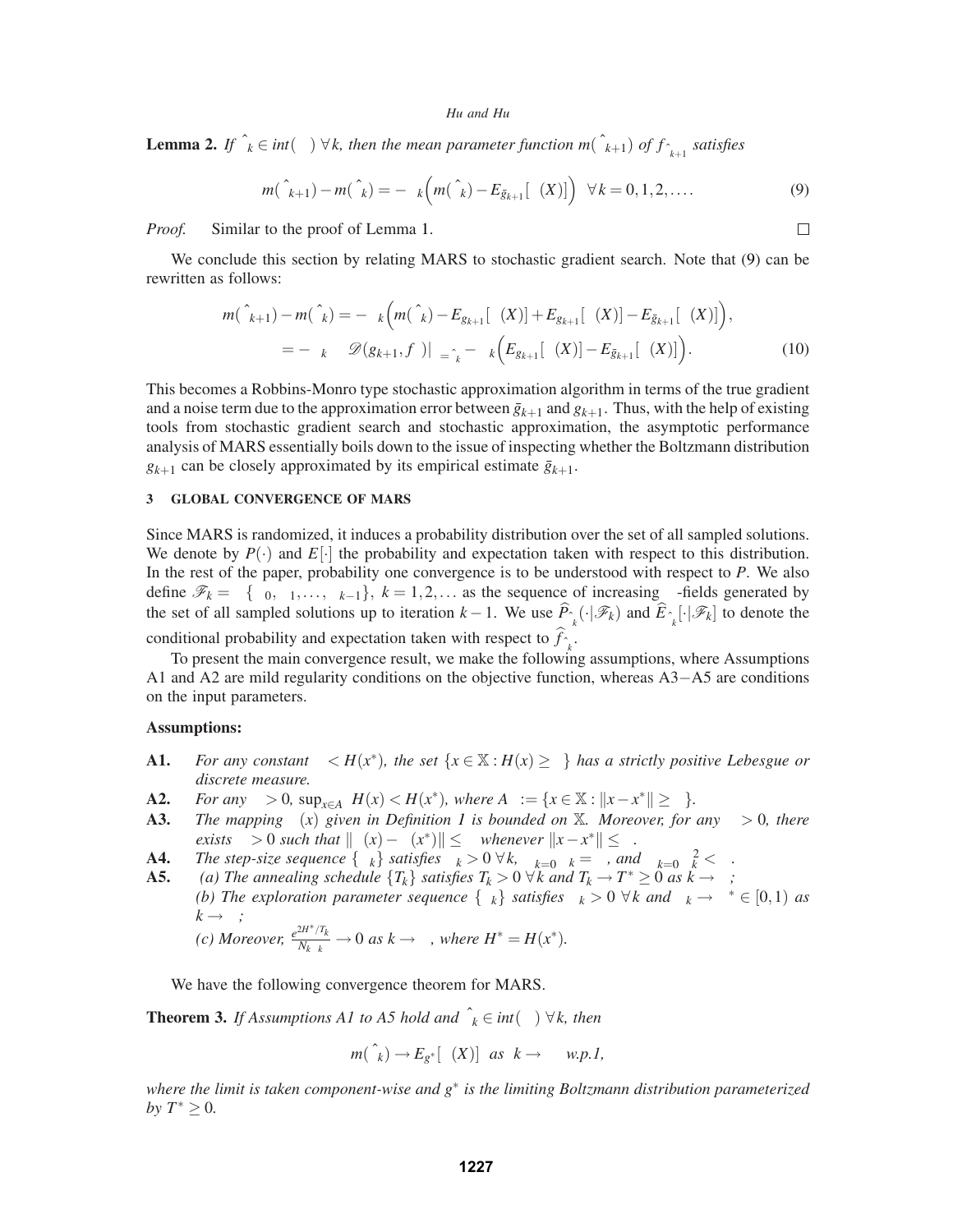The result of Theorem 3 is much stronger than it appears to be. Its interpretation depends on the parameterized distribution family used in MARS and, in particular, on the specific form of the function  $\Gamma(x)$ . For example, in continuous optimization, if  $T^* = 0$  and normal distributions are used as parameterized family, then Theorem 3 implies that the sequence of sampling distributions  $\{f_{\hat{\theta}_k}\}$  in MARS will converge to a delta distribution with all mass concentrated at the global optimizer  $\vec{x}^*$ , in the sense that  $\lim_{k\to\infty} E_{\hat{\theta}_k}[X] = x^*$  and  $\lim_{k\to\infty} \text{Cov}_{\hat{\theta}_k}[X] = 0$  w.p.1. Another case of interest is when independent univariate density/mass functions are used and the parameterized family takes the form  $f_{\theta}(x) = \prod_{i=1}^{n} \exp(x_i \vartheta_i - K(\vartheta_i))$ , where  $x_i$  and  $\vartheta_i$  are the respective *i*th components of  $x = (x_1, \ldots, x_n)^T$ and the parameter vector  $\theta = (\vartheta_1, ..., \vartheta_n)^T$ , in which case, we have  $\Gamma(x) = x$  and  $m(\hat{\theta}_k) = E_{\hat{\theta}_k}[X]$ . Thus, if  $T^* = 0$ , then the result of Theorem 3 reduces to  $\lim_{k \to \infty} E_{\hat{\theta}_k}[X] = x^*$  w.p.1, i.e., the means of the sequence of sampling distributions converge to  $x^*$  w.p.1. As a third example, consider a discrete optimization problem with a feasible region  $X$  that contains  $m$  distinct values. To approach the problem, we can specify an  $m$ -by-1 probability vector  $Q$ , whose *i*th entry  $q_i$  indicates the probability that a solution will take the *i*th value  $\mathbf{x}_i \in \mathbb{X}$ . When parameterized by *Q*, the probability of sampling a solution *x* can be written as

$$
f_{\theta}(x) = \prod_{i=1}^{m} q_i^{I\{x = \mathbf{x}_i\}} := e^{\theta^T \Gamma(x)},
$$

where  $\theta = [\ln q_1, \ldots, \ln q_m]^T$  and  $\Gamma(x) = [I\{x = \mathbf{x}_1\}, \ldots, I\{x = \mathbf{x}_m\}]^T$ . Note that  $\Gamma(x)$  satisfies Assumption A4. Thus, when  $T^* = 0$ , a straightforward interpretation of Theorem 3 yields

$$
\lim_{k \to \infty} \sum_{x \in \mathbb{X}} \prod_{i=1}^{m} (q_i^k)^{I\{x = \mathbf{x}_i\}} I\{x = \mathbf{x}_j\} = I\{x^* = \mathbf{x}_j\} \quad \forall j \quad \text{w.p.1},
$$

where  $q_i^k$  is the *i*th entry of the vector  $Q_k$  obtained at the *k*th iteration of MARS. This implies that lim<sub>*k*→∞  $q_i^k = I\{x^* = \mathbf{x}_i\}$ </sub> w.p.1  $\forall i$ . In other words, the sequence of probability vectors  $Q_k$  will converge to a limiting vector that assigns unit mass to the global optimum *x*∗.

*Proof Sketch of Theorem 3:* Since the function  $\mathcal{D}(g_{k+1}, f_{\theta})$  may change shape with *k*, our convergence proof is based on the analysis of a time-varying SA recursion given in Evans and Weber (1986). To proceed, we rewrite (9) in the form

$$
\eta_{k+1} = \eta_k - \xi_k,
$$

where  $\eta_k := m(\hat{\theta}_k) - E_{g^*}[\Gamma(X)]$  and  $\xi_k = \alpha_k \big( m(\hat{\theta}_k) - E_{\bar{g}_{k+1}}[\Gamma(X)] \big)$ . To show the desired result, it is equivalent to show that  $\eta_k \to 0$  as  $k \to \infty$  w.p.1.

Let  $M_k = \widehat{E}_{\hat{\theta}_k}[\xi_k|\mathscr{F}_k]$  and  $Z_k = \xi_k - M_k$ . We establish that the multivariate versions of conditions (i)-(iv) in Evans and Weber (1986) hold.

**[i]** First we show that for every  $\varepsilon > 0$ ,  $P(||\eta_k|| > \varepsilon$ ,  $\eta_k^T M_k < 0$  *i.o.*) = 0. By the definition of  $M_k$ , it is easy to see that

$$
M_k = \alpha_k \big( m(\hat{\theta}_k) - E_{g^*}[\Gamma(X)] + E_{g^*}[\Gamma(X)] - E_{g_{k+1}}[\Gamma(X)] + E_{g_{k+1}}[\Gamma(X)] - \widehat{E}_{\hat{\theta}_k} \big[ E_{\bar{g}_{k+1}}[\Gamma(X)] \big| \mathcal{F}_k \big] \big).
$$
 (11)

Therefore,

$$
\eta_k^T M_k = \alpha_k \Big( \|\eta_k\|^2 + \eta_k^T \big( E_{g^*}[\Gamma(X)] - E_{g_{k+1}}[\Gamma(X)] \big) + \eta_k^T \big( E_{g_{k+1}}[\Gamma(X)] - \widehat{E}_{\hat{\theta}_k} \big[ E_{\bar{g}_{k+1}}[\Gamma(X)] \big| \mathscr{F}_k \big] \big) \Big).
$$

Since  $\eta_k$  is bounded, by A1 and A2, it can be seen that the sequence of Boltzmann distributions  $\{g_k\}$ converges to  $g^*$  in the sense that  $\lim_{k\to\infty} E_{g_k}[\Gamma(X)] = E_{g^*}[\Gamma(X)]$ . Moreover, by A3 and A5, it can be shown that the third term (i.e., the noise term) in the parenthesis above also vanishes to zero as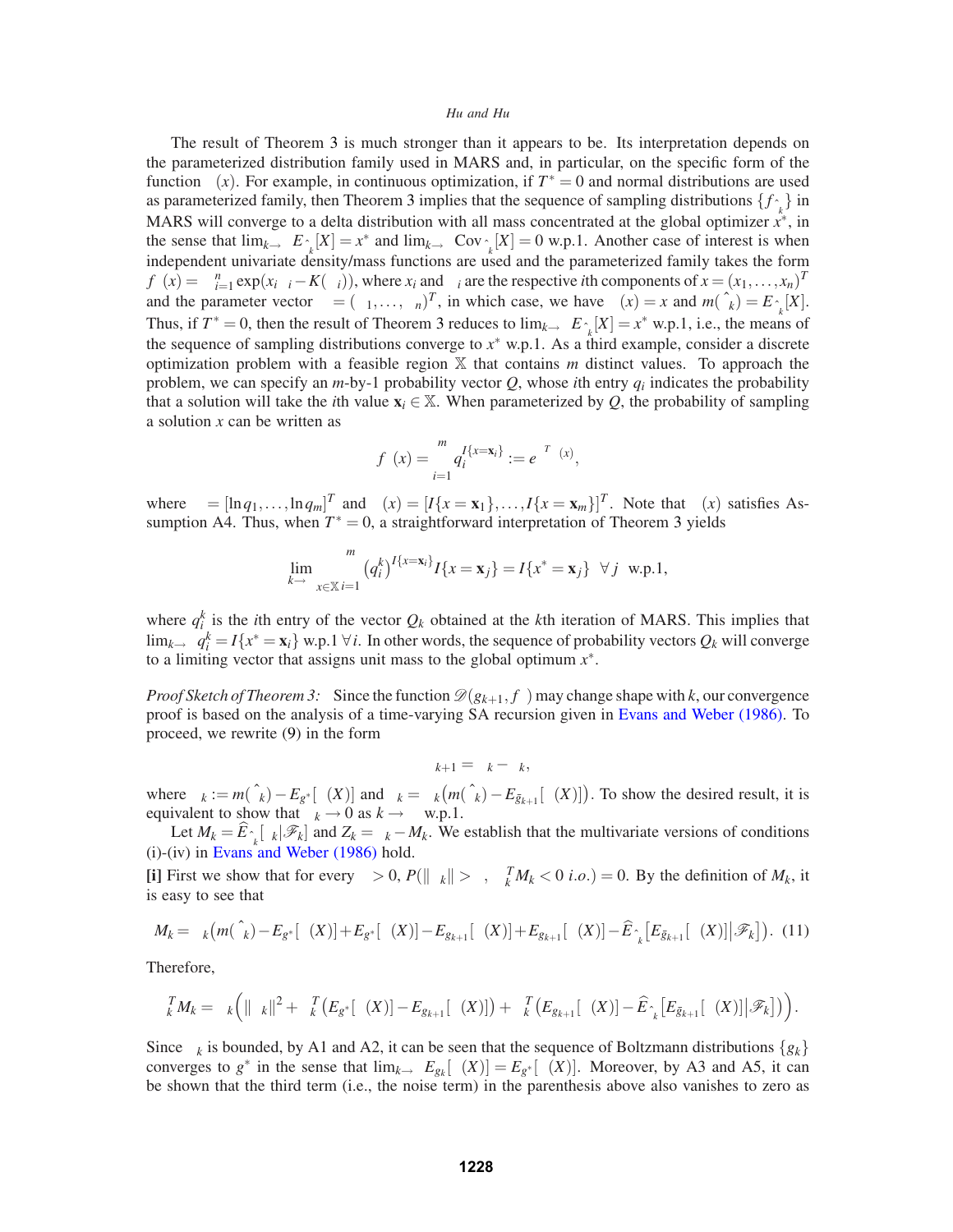$k \to \infty$  w.p.1. Therefore, for almost every sample path generated by MARS, we must have  $\eta_k^T M_k > 0$ whenever  $\|\eta_k\| > \varepsilon$  for *k* sufficiently large, i.e.,  $P(\|\eta_k\| > \varepsilon, \eta_k^T M_k < 0 \text{ i.o.}) = 0$ .

**[ii]** Since the mapping  $\Gamma$  is bounded on  $\mathbb{X}$  by A3, both  $m(\hat{\theta}_k)$  and  $E_{\bar{g}_{k+1}}[\Gamma(X)]$  are bounded. Moreover, we have from Assumption A4 that  $\alpha_k \to 0$  as  $k \to \infty$ . Therefore,  $||M_k||(1+||\eta_k||)^{-1} \to 0$  as  $k \to \infty$ w.p.1.

[iii] By the definition of  $Z_k$ , we have

$$
\sum_{k=1}^{\infty} E[||Z_k||^2] = \sum_{k=1}^{\infty} \alpha_k^2 E\left[\left(\widehat{E}_{\hat{\theta}_k}\left[E_{\bar{g}_{k+1}}[\Gamma(X)]\big|\mathscr{F}_k\right] - E_{\bar{g}_{k+1}}[\Gamma(X)]\right)^T \left(\widehat{E}_{\hat{\theta}_k}\left[E_{\bar{g}_{k+1}}[\Gamma(X)]\big|\mathscr{F}_k\right] - E_{\bar{g}_{k+1}}[\Gamma(X)]\right)\right] < \infty,
$$

since  $\Gamma$  is bounded and  $\sum_{k=1}^{\infty} \alpha_k^2 < \infty$  by A4.

[iv] Finally, we show that  $P(\liminf_{k\to\infty} \|\eta_k\| > 0, \sum_{k=1}^{\infty} \|M_k\| < \infty) = 0$ . From (11), we have

$$
||M_k|| \geq \alpha_k \Big( ||\eta_k|| - ||E_{g^*}[\Gamma(X)] - E_{g_{k+1}}[\Gamma(X)]|| - ||E_{g_{k+1}}[\Gamma(X)] - \widehat{E}_{\hat{\theta}_k} [E_{\bar{g}_{k+1}}[\Gamma(X)] | \mathscr{F}_k]|| \Big).
$$

Let  $\Omega_1 = \{\liminf_{k \to \infty} ||\eta_k|| > 0\}$  and  $\Omega_2 = \{\sum_{k=1}^{\infty} ||M_k|| < \infty\}$ . For every sample point  $\omega \in \Omega_1$ , we can find a  $\delta > 0$  such that  $\liminf_{k \to \infty} \|\eta_k\| > \delta > 0$ . This implies that there exists a  $K_\delta(\omega)$  such that  $\|\eta_k\| \ge \delta \ \forall k \ge K_\delta(\omega)$ . In addition, let  $\Omega_3 = {\|E_{g_{k+1}}[\Gamma(X)] - \widehat{E}_{\hat{\theta}_k}[E_{\bar{g}_{k+1}}[\Gamma(x)] \|\mathscr{F}_k\| \to 0}.$  It can be shown that  $P(\Omega_3) = 1$  and  $E_{g_{k+1}}[\Gamma(X)] \to E_{g^*}[\Gamma(X)]$  as  $k \to \infty$ . Therefore, there exists a  $\bar{K}_{\delta/2}(\omega)$  for every  $\omega \in \Omega_3$  such that

$$
\left\|E_{g^*}[\Gamma(X)] - E_{g_{k+1}}[\Gamma(X)]\right\| + \left\|E_{g_{k+1}}[\Gamma(X)] - \widehat{E}_{\hat{\theta}_k}\big[E_{\bar{g}_{k+1}}[\Gamma(X)]\big|\mathscr{F}_k\big]\right\| < \frac{\delta}{2}
$$

for all  $k \ge \bar{K}_{\delta/2}(\omega)$ . Consequently, we have for every  $\omega \in \Omega_1 \cap \Omega_3$ ,  $\|M_k\| > \frac{\delta}{2} \alpha_k$  for all  $k \ge K^*(\omega) :=$  $\max\{K_\delta(\omega), \bar{K}_{\delta/2}(\omega)\}\.$  Thus by A4,

$$
\sum_{k=1}^{\infty}||M_k|| \geq \sum_{k=K^*(\omega)}^{\infty}||M_k|| \geq \frac{\delta}{2} \sum_{k=K^*(\omega)}^{\infty} \alpha_k = \infty \quad \forall \omega \in \Omega_1 \cap \Omega_3.
$$

This implies  $P(\Omega_1 \cap \Omega_2 \cap \Omega_3) = 0$ . Thus, it follows that  $P(\Omega_1 \cap \Omega_2) = P(\Omega_1 \cap \Omega_2 \cap \Omega_3) + P(\Omega_1 \cap \Omega_2 \cap \Omega_3)$  $\Omega_2 \cap \Omega_3^c$   $\leq P(\Omega_3^c) = 0.$ 

Finally, combining [i]–[iv] and directly applying the result of Evans and Weber (1986), we have  $\rightarrow$  0 as  $k \rightarrow \infty$  w.p.1, which completes the proof of the theorem.  $\eta_k \to 0$  as  $k \to \infty$  w.p.1, which completes the proof of the theorem.

## **4 ASYMPTOTIC CONVERGENCE RATE**

To fix ideas, we consider a sample size sequence  $N_k = O(k^\beta)$  and a step-size sequence of the form  $\alpha_k = c/k^{\alpha}$  for some constants  $\beta > 0$ ,  $c > 0$ , and  $\alpha \in (\frac{1}{2}, 1)$ . Note that such a choice of  $\alpha_k$  satisfies A4. In addition, we require that  ${T_k}$  and  ${\lambda_k}$  satisfy the following strengthened version of Assumption A5.

**Assumption B**1. *For a given sample size sequence*  $N_k = O(k^{\beta})$  *and a step-size sequence*  $\alpha_k = O(k^{-\alpha})$ *, the sequence*  $\{T_k\}$  *satisfies*  $T_k > T^* > 0 \ \forall k$  and  $\lim_{k\to\infty} k^{\frac{\alpha+\beta}{2}}(\frac{1}{T^*}-\frac{1}{T_k}) = 0$ , and the sequence  $\{\lambda_k\}$ *satisfies*  $\lambda_k > 0 \ \forall k, \ \lambda_k \to \lambda^* \in [0,1)$  *as*  $k \to \infty$ *, and*  $\lambda_k = \Omega(k^{-\gamma})$  *for some positive constant*  $\gamma < \frac{\beta}{2}$ *.* 

It is easy to see that Theorem 3 still holds true with Assumption A5 replaced by B1. Thus, by the invertibility of  $m(\cdot)$ , the sequence of parameters  $\{\hat{\theta}_k\}$  generated by MARS converges to a limiting parameter  $\hat{\theta}^*$  w.p.l. Throughout this section, we should also assume that that  $\hat{\theta}^* \in int(\Theta)$ , i.e., the convergence of  $\{\hat{\theta}_k\}$  occurs to a limiting point that lies in the interior of  $\Theta$ . Since  $m(\cdot)$  is continuously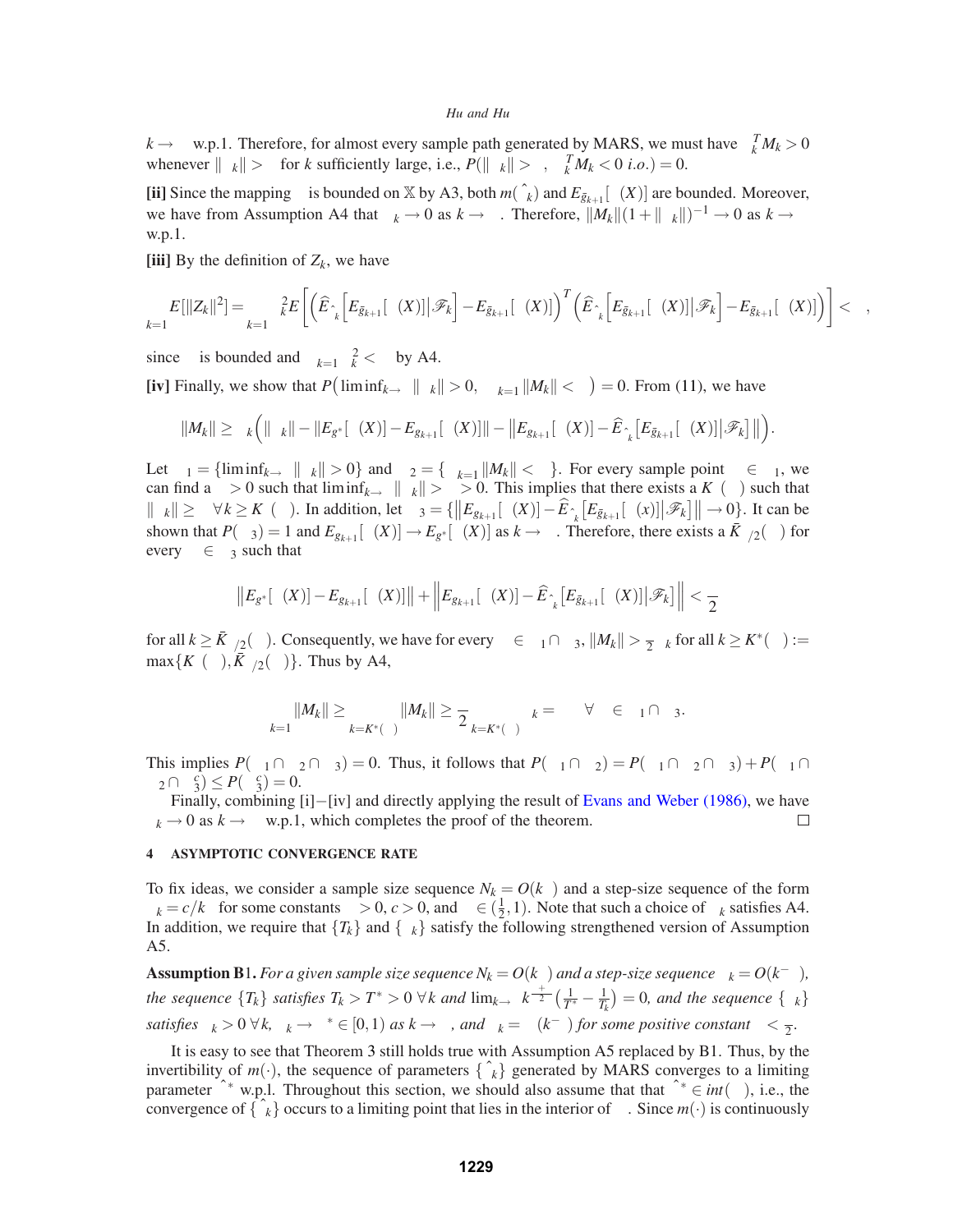differentiable on  $int(\Theta)$ , this assumption implies that the Jacobian of  $m(\cdot)$  at  $\hat{\theta}^*$  is strictly positive definite. Therefore, by inverse function theorem, there exists an open neighborhood of  $m(\hat{\theta}^*)$  such that *<sup>m</sup>*−1(·) is continuously differentiable on that neighborhood. This, together with the boundedness of Γ, further implies that the sequence of sampling distributions  $\{f_{\hat{\theta}_k}\}$  converges point-wise to a limiting distribution  $f_{\hat{\theta}^*}$  w.p.1.

We have the following asymptotic convergence rate result for MARS.

**Theorem 4.** Let  $\alpha_k = c/k^{\alpha}$  and  $N_k = O(k^{\beta})$  for constants  $c > 0$ ,  $\alpha \in (\frac{1}{2}, 1)$ *, and*  $\beta > \alpha$ *. Assume Assumptions A*1−*A*3 *and B*1 *hold,*  $\hat{\theta}_k \in int(\Theta) \ \forall k$ ,  $\hat{\theta}^* \in int(\Theta)$ , then

$$
k^{\frac{\alpha+\beta}{2}}\left(m(\hat{\theta}_k)-E_{g^*}[\Gamma(X)]\right)\xrightarrow{dist} \mathbf{N}(0,\Sigma) \quad \text{as } k \to \infty,
$$

 $where \ \Sigma = \Upsilon \widehat{Cov}_{\hat{\theta}^*} \left[ (\Gamma(X) - E_{g^*}[\Gamma(X)]) g^*(X) / \widehat{f}_{\hat{\theta}^*}(X) \right] for some constant \ \Upsilon > 0, and \ \widehat{Cov}_{\hat{\theta}^*}[\cdot] \ represent{array}$ sents the covariance under  $f_{\hat{\theta}^*}$ .

*Proof Sketch of Theorem 4:* Given the specific forms of  $N_k$  and  $\alpha_k$ , we can rewrite (9) in the form of a recursion in Fabian (1968):

$$
\eta_{k+1} = (1 - ck^{-\alpha})\eta_k + k^{-(2\alpha+\beta)/2}R_k + k^{-(3\alpha+\beta)/2}W_k,
$$

where  $\eta_k = m(\hat{\theta}_k) - E_{g^*}[\Gamma(X)],$ 

$$
R_k = ck^{\beta/2} \Big( E_{\bar{g}_{k+1}}[\Gamma(X)] - \widehat{E}_{\hat{\theta}_k} \big[ E_{\bar{g}_{k+1}}[\Gamma(X)] \big| \mathscr{F}_k \big] \Big), W_k = ck^{(\alpha+\beta)/2} \Big[ \widehat{E}_{\hat{\theta}_k} \big[ E_{\bar{g}_{k+1}}[\Gamma(X)] \big| \mathscr{F}_k \big] - E_{g^*}[\Gamma(X)] \Big].
$$

Under conditions A1-A3 and B1, it can be verified that the term  $R_k$  satisfies the following two properties:  $(1)\widehat{E}_{\hat{\theta}_k}[R_kR_k^T|\mathscr{F}_k]\to\Sigma$  as  $k\to\infty$  w.p.1, where  $\Sigma$  is given in the statement of the theorem; (2) the sequence  ${R_k}$  is uniformly square integrable in the sense that  $\lim_{k\to\infty} E[I{\|R_k\|^2 \geq rk^\alpha\}\|R_k\|^2] = 0 \quad \forall r > 0.$ Moreover, the term  $W_k$  satisfies  $k^{(\alpha+\beta)/2}W_k \to 0$  as  $k \to \infty$  w.p.1. The desired result then follows from Theorem 2.2. in Fabian (1968).

It is interesting to note that in contrast to general stochastic approximation algorithms, which have an optimal asymptotic rate of  $O(1/\sqrt{k})$ , Theorem 4 states that the asymptotic rate of convergence for MARS is at least  $O(1/\sqrt{k})$  (i.e., when the values of  $\alpha$  and  $\beta$  are chosen close to 1/2). Moreover, this rate can be made arbitrarily fast by using a sample size sequence  $\{N_k\}$  that increases sufficiently fast as  $k \rightarrow \infty$ . However, increasing sample sizes too fast may have a negative impact on the algorithm's practical performance, as the normality result is expressed in terms of the number of algorithm iterations, not the sample size. Therefore, there is a trade-off between the need for large values of β to increase the algorithm's (asymptotic) convergence speed and the desirability of using small values of  $β$  to reduce the per iteration computational cost.

## **5 NUMERICAL EXAMPLES**

We illustrate the performance of MARS on multi-modal optimization problems and compare its performance with those of simulated annealing (SAN) and the Hide-and-Seek (HAS) algorithm (cf. e.g., Romeijn and Smith 1994b, Zabinksy 2003). The following four benchmark functions, taken from Hu, Fu, and Marcus (2007), are used in our experiment. The problem dimensions vary from 4 to 100. In particular,  $H_1$  is low dimensional with only a few local optima; however, the maxima are separated by relatively flat regions and are far apart from each other. Functions  $H_2$  has many wide-spread local optima, and the number of local maxima increases exponentially with the problem dimension.  $H_3$  is a well-known badly-scaled problem, whereas  $H_4$  is both highly multimodal and badly scaled.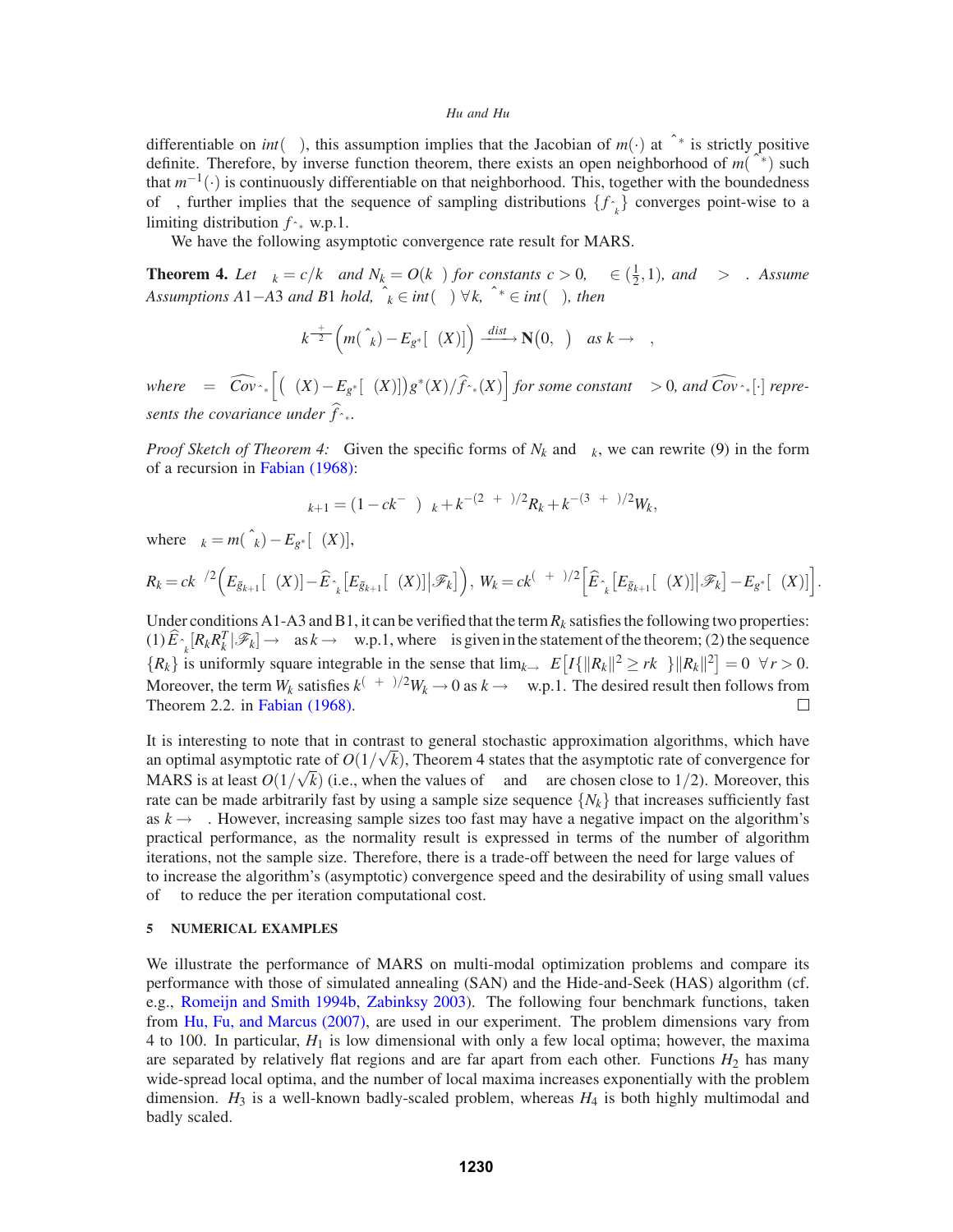(1) Shekel's function (*n* = 4,  $0 \le x_i \le 10$ ,  $i = 1,...,n$ )

$$
H_1(x) = \sum_{j=1}^{5} \left( \sum_{i=1}^{4} (x_i - A_{i,j})^2 + B_j \right)^{-1} - 10.1532,
$$

with  $B = (0.1, 0.2, 0.2, 0.4, 0.4)^T$ ,  $A_1 = A_3 = (4, 1, 8, 6, 3)$ , and  $A_2 = A_4 = (4, 1, 8, 6, 7)$ , where *A<sub>i</sub>* represents the *i*th row of *A*. The function has a global maxima  $x^* = (4,4,4,4)^T$  and  $H_1(x^*) = 0.$ 

(2) Trigonometric function ( $n = 100, -10 \le x_i \le 10, i = 1...$ , *n*)

$$
H_2(x) = -1 - \sum_{i=1}^{n} \left[ 8\sin^2\left(7(x_i - 0.9)^2\right) + 6\sin^2\left(14(x_i - 0.9)^2\right) + (x_i - 0.9)^2 \right],
$$

where  $x^* = (0.9, \ldots, 0.9)^T$ ,  $H_2(x^*) = -1$ .

(3) Powell function  $(n = 100, -10 \le x_i \le 10, i = 1...$ ,*n*)

$$
H_3(x) = -1 - \sum_{i=1}^{(n-2)/2} \left[ (x_{2i-1} + 10x_{2i})^2 + 5(x_{2i+1} - x_{2i+2})^2 + (x_{2i} - 2x_{2i+1})^4 + 10(x_{2i-1} - x_{2i+2})^4 \right],
$$

where  $x^* = (0, ..., 0)^T$  and  $H_3(x^*) = -1$ . (4) Pinter's function ( $n = 50, -10 \le x_i \le 10, i = 1,...,n$ )

$$
H_4(x) = -\sum_{i=1}^{n} ix_i^2 - \sum_{i=1}^{n} 20i \sin^2 (x_{i-1} \sin x_i - x_i + \sin x_{i+1})
$$

$$
-\sum_{i=1}^{n} i \log_{10} (1 + i(x_{i-1}^2 - 2x_i + 3x_{i+1} - \cos x_i + 1)^2) - 1,
$$

where  $x_0 = x_n$ ,  $x_{n+1} = x_1$ ,  $x^* = (0, \ldots, 0)^T$ ,  $H_4(x^*) = -1$ .

In our implementation of MARS, we have used the independent multi-variate normal distributions as the parameterized distributions. Specifically, at the *k*th iteration of the algorithm, the parameterized sampling density takes the form

$$
f_{\hat{\theta}_k}(x) = \prod_{i=1}^n \frac{1}{\sqrt{2\pi(\sigma_k^i)^2}} \exp\Big(-\frac{(x_i - \mu_k^i)^2}{2(\sigma_k^i)^2}\Big),
$$

where the initial means are uniformly selected from the feasible region and initial variances  $(\sigma_0^i)^2$ are set to 100 for all  $i = 1, \ldots, n$ . It is easy to verify that the new parameters are updated at Step 2 of MARS as

$$
\mu_{k+1}^{i} = \alpha_{k} \frac{\sum_{x \in \Lambda_{k}} e^{\frac{H(x)}{T_{k+1}}} / \hat{f}_{\hat{\theta}_{k}}(x)x}}{\sum_{x \in \Lambda_{k}} e^{\frac{H(x)}{T_{k+1}}} / \hat{f}_{\hat{\theta}_{k}}(x)} + (1 - \alpha_{k}) \mu_{k}^{i}}
$$
\n
$$
(\sigma_{k+1}^{i})^{2} = \alpha_{k} \frac{\sum_{x \in \Lambda_{k}} e^{\frac{H(x)}{T_{k+1}}} / \hat{f}_{\hat{\theta}_{k}}(x)(x - \mu_{k+1}^{i})^{2}}{\sum_{x \in \Lambda_{k}} e^{\frac{H(x)}{T_{k+1}}} / \hat{f}_{\hat{\theta}_{k}}(x)} + (1 - \alpha_{k}) \big((\sigma_{k}^{i})^{2} + (\mu_{k+1}^{i} - \mu_{k}^{i})^{2}\big),
$$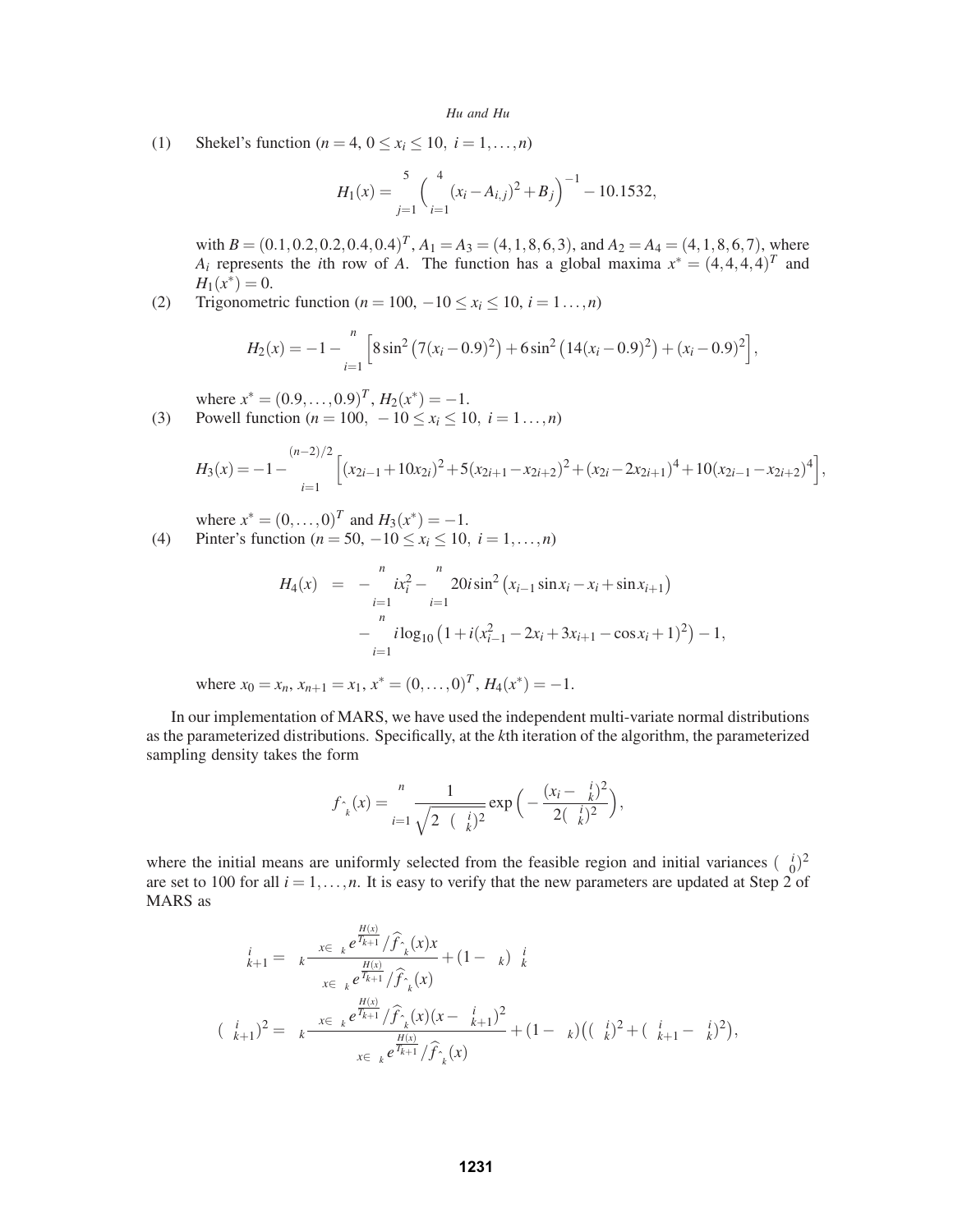

Figure 1: Averaged performance of MARS, HAS, and SAN on test functions  $H_1$  to  $H_4$ .

for all  $i = 1, \ldots, n$ . In our implementation of SAN, we have used the following neighborhood structure:  $\mathcal{N}(x) = \{y \in \mathbb{X} : ||x - y||_{\infty} \le 1\}$ , which yields reasonable performance for all test problems. In HAS, the Markov chain sampler is implemented using a hyperspherical direction (e.g., Zabinksy 2003).

We consider two different annealing schedules in all three algorithms: (1) a polynomial schedule  $(PS): T_k = 10^{-5} + |H(x_k^*)|/(1+k^{0.6})$ ; and (2) a logarithmic schedule (LS):  $T_k = 10^{-5} + 0.1|H(x_k^*)|/\log(1+k^{0.6})$ *k*), where  $x_k^*$  signifies the current best solution at the *k*th iteration of an algorithm, and the scaling factor  $|H(x_k^*)|$  is introduced to counterbalance the effect of the magnitude of *H* in the term  $e^{H(x)/T_k}$ . Note that since *H* is bounded, both schedules PS and LS satisfy condition A5(a).

As in a typical stochastic approximation algorithm, we found empirically that the performance of MARS is primarily determined by the choice of the step-size sequence  $\{\alpha_k\}$ , but is insensitive to the choices of  $\{N_k\}$  and  $\{\lambda_k\}$ . So a relatively conservative step-size  $\alpha_k = 1/(k+100)^{0.501}$  is used in all four test cases, where the constant 100 is used to keep initial step sizes small in early iterations of the algorithm to prevent unstable behavior, whereas a slow decay rate 0.501 is used to produce non-negligible step sizes and prevent slow improvement in later iterations; see, e.g., Spall (2003) for a detailed discussion of step-size sequences of such a form. The other parameters in MARS are chosen as follows:  $\lambda_k = 1/(1+k)^{0.5}$  and  $N_k = \max\{10, \lfloor k^{0.502} \rfloor\}$ , where  $\lfloor a \rfloor$  is the largest integer no greater than *a*. Note that the above parameter settings satisfy the relevant conditions in Theorem 3 for convergence.

For each test case, we performed 50 independent replication runs of all three algorithms. The performances are shown in Figure 1, which plots the averaged function values at the best solutions found by the three comparison algorithms as a function of the number of function evaluations consumed thus far. Numerical results clearly indicate convergence of MARS with both annealing schedules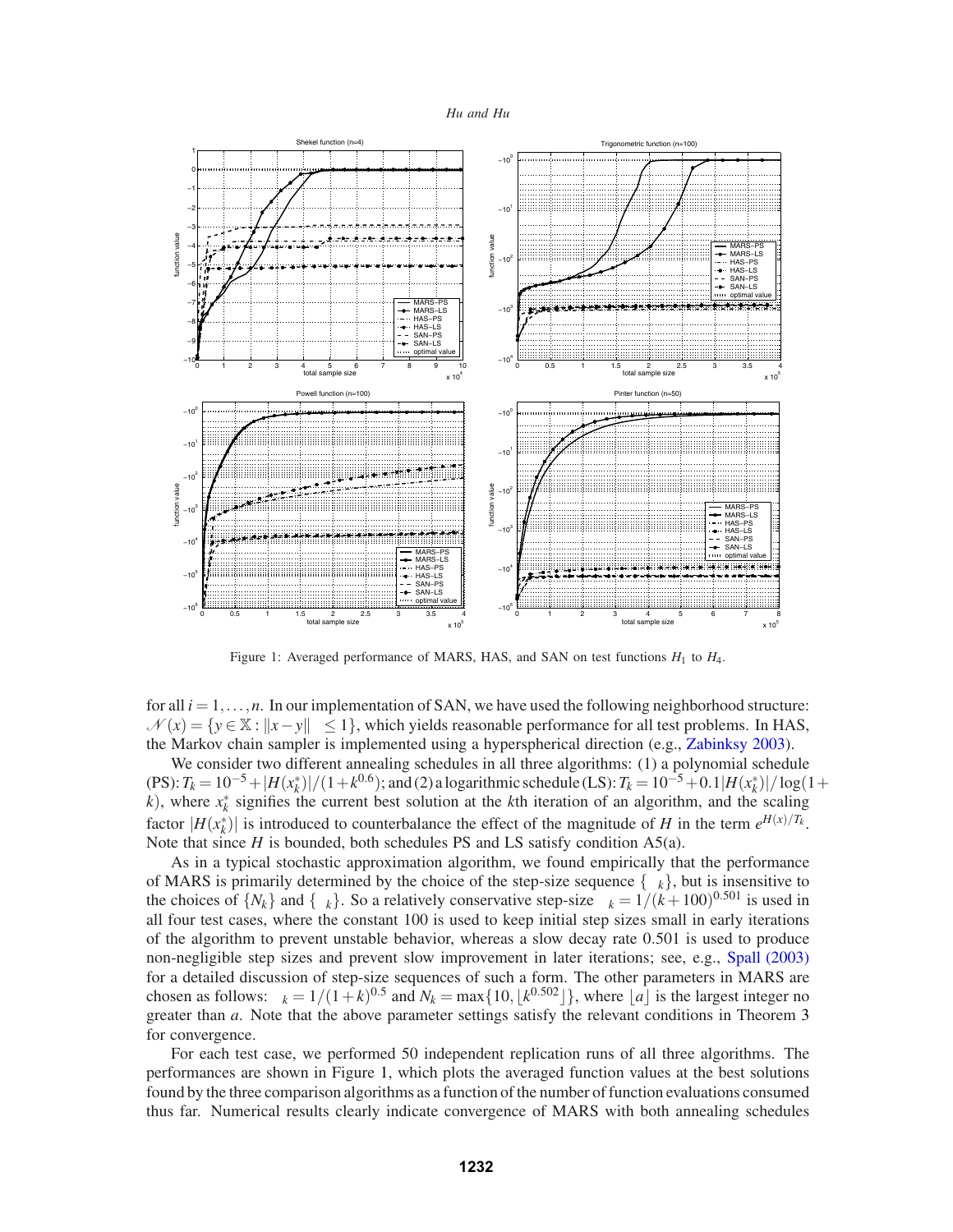as well as its superior performance over both SAN and HAS. Since SAN combines local search, it shows a fast initial improvement, but the algorithm frequently stagnates at solutions that are far from optimal, especially in higher-dimensional cases. However, we note that the performance of both SAN and HAS may be improved by careful selections of neighborhood structures and adaptive annealing schedules tailored to specific problems.

# **6 CONCLUSIONS**

In this paper, by combining ideas from AAS, CE, and MRAS, we have presented an algorithm called Model-based Annealing Random Search (MARS) for solving general global optimization problems with little structure. In addition, we have established a novel connection between the proposed algorithm and the well-known stochastic approximation method. This connection allows us to analyze the asymptotic performance of the algorithm for a general class of global optimization problems. Preliminary numerical results on high-dimensional multi-extremal benchmark problems show that MARS may yield high-quality solutions within a modest number of function evaluations.

# **ACKNOWLEDGMENTS**

This work was supported in part by the Air Force Office of Scientific Research under Grant FA95501010340, and by the National Science Foundation under Grant DMI-0900332.

#### **REFERENCES**

- Dorigo, M., and L. M. Gambardella. 1997. Ant colony system: A cooperative learning approach to the traveling salesman problem. *IEEE Transactions on Evolutionary Computation* 1:53–66.
- Evans, S. N., and N. C. Weber. 1986. On the almost sure convergence of a general stochastic approximation procedure. *Bulletin of the Australian Mathematical Society* 34:335–342.
- Fabian, V. 1968. On asymptotic normality in stochastic approximation. *The Annals of Mathematical Statistics* 39:1327–1332.
- Glover, F. W. 1990. Tabu search: a tutorial. *Interfaces* 20:74–94.
- Goldberg, D. E. 1989. *Genetic algorithms in search, optimization, and machine learning*. Boston, MA: Academic Publishers.
- Hu, J., M. C. Fu, and S. I. Marcus. 2007. A model reference adaptive search algorithm for global optimization. *Operations Research* 55:549–568.
- Hu, J., and P. Hu. 2010. Annealing adaptive search, cross-entropy, and stochastic approximation in global optimization. working paper.
- Kirkpatrick, S., C. D. Gelatt, and M. P. Vecchi. 1983. Optimization by simulated annealing. *Science* 220:671–680.
- Kushner, H. J., and G. G. Yin. 1997. *Stochastic approximation algorithms and applications*. New York, NY: Springer-Verlag.
- Larranaga, P., and J. A. Lozano. 2002.*Estimation of distribution algorithms: a new tool for evolutionary computation*. Boston, MA: Kluwer Academic Publishers.
- Morris, C. N. 1982. Natural exponential families with quadratic variance functions. *Annals of Statistics* 10:65–80.
- Robbins, H., and S. Monro. 1951. A stochastic approximation method. *Annals of Mathematical Statistics* 22:400–407.
- Romeijn, H. E., and R. L. Smith. 1994a. Simulated annealing and adaptive search in global optimization. *Probability in the Engineering and Informational Sciences* 8:571–590.
- Romeijn, H. E., and R. L. Smith. 1994b. Simulated annealing for constrained global optimization. *Journal of Global Optimization* 5:101–126.
- Rubinstein, R. Y., and D. P. Kroese. 2004. *The cross-entropy method: A unified approach to combinatorial optimization, monte-carlo simulation, and machine learning*. New York, NY: Springer.